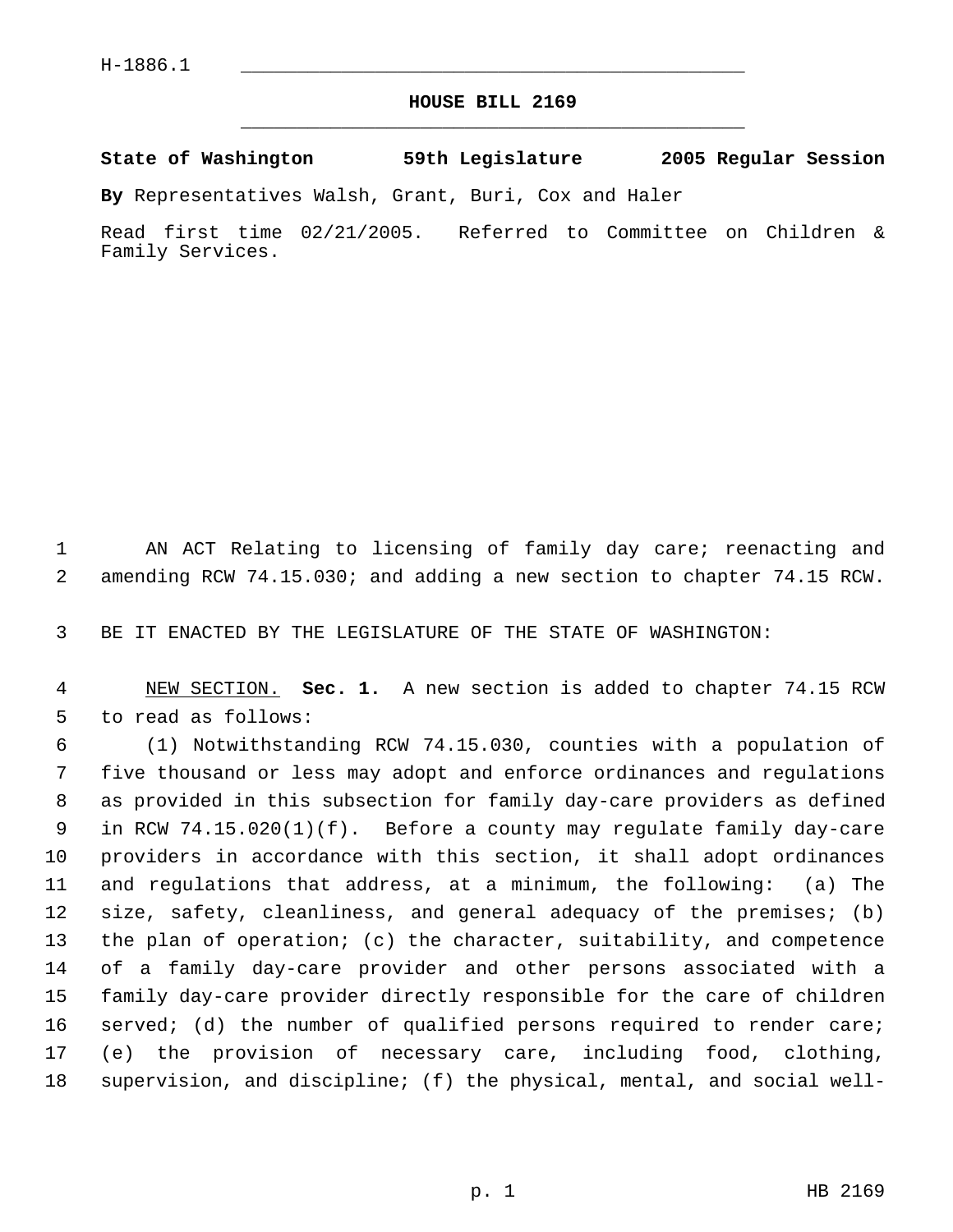being of children served; (g) educational and recreational opportunities for children served; and (h) the maintenance of records pertaining to children served.

 (2) The county shall notify the department in writing sixty days prior to adoption of the family day-care regulations required pursuant to this section. The transfer of jurisdiction shall not occur until the county has notified the department in writing of the effective date of the regulations. Regulation by counties of family day-care providers as provided in this section shall be administered and enforced by those counties. The department shall not regulate these activities under this chapter. Upon request, the department shall provide technical assistance to any county that is in the process of adopting the regulations required by this section, and after the regulations become effective.

 **Sec. 2.** RCW 74.15.030 and 2000 c 162 s 20 and 2000 c 122 s 40 are each reenacted and amended to read as follows:

 The secretary shall have the power and it shall be the secretary's duty:

 (1) In consultation with the children's services advisory committee, and with the advice and assistance of persons representative of the various type agencies to be licensed, to designate categories of facilities for which separate or different requirements shall be developed as may be appropriate whether because of variations in the ages, sex and other characteristics of persons served, variations in the purposes and services offered or size or structure of the agencies to be licensed hereunder, or because of any other factor relevant thereto;

 (2) In consultation with the children's services advisory committee, and with the advice and assistance of persons representative of the various type agencies to be licensed, to adopt and publish minimum requirements for licensing applicable to each of the various 32 categories of agencies to be licensed except as limited by section 1 of this act.

The minimum requirements shall be limited to:

 (a) The size and suitability of a facility and the plan of operation for carrying out the purpose for which an applicant seeks a license;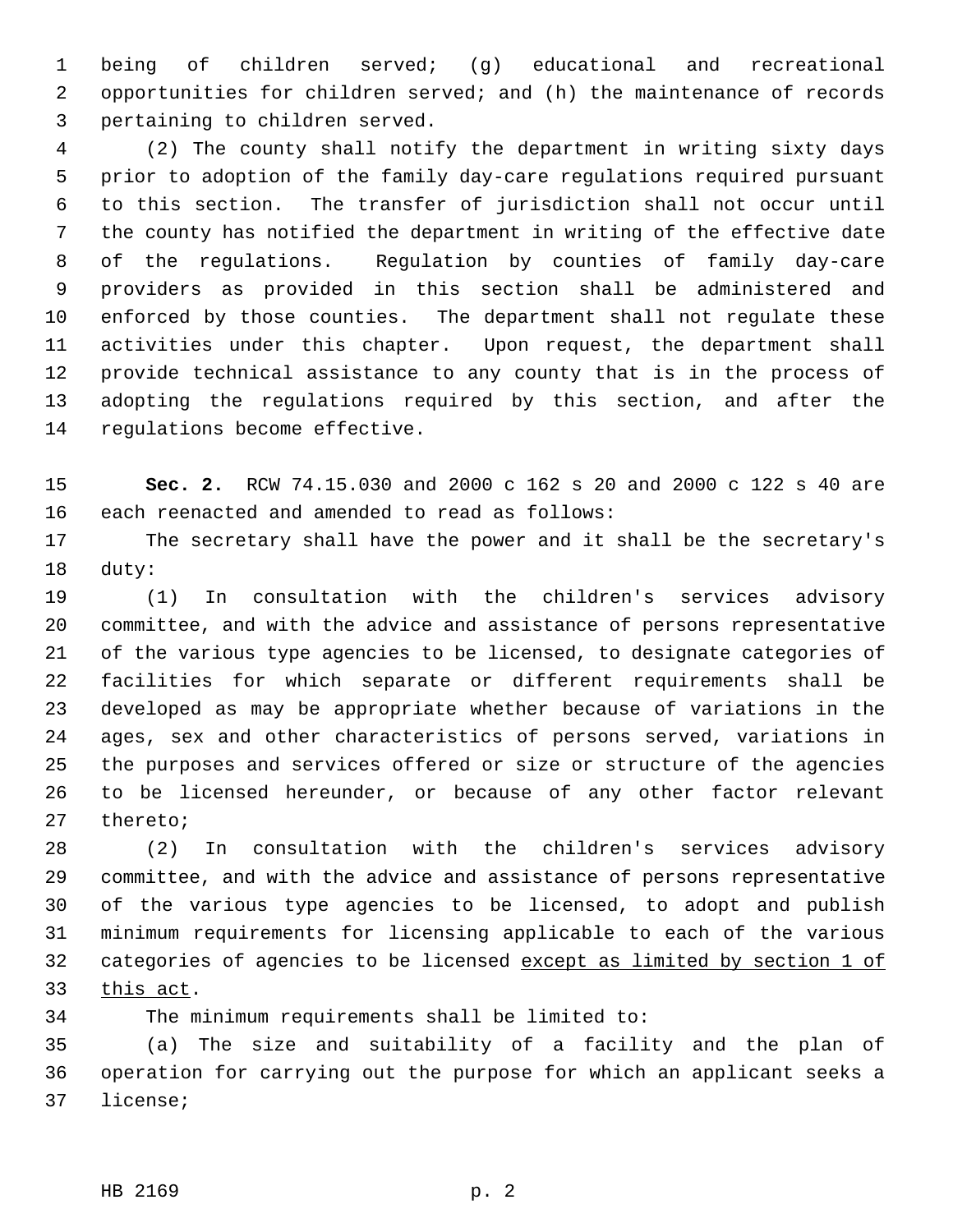(b) The character, suitability and competence of an agency and other persons associated with an agency directly responsible for the care and treatment of children, expectant mothers or developmentally disabled persons. In consultation with law enforcement personnel, the secretary shall investigate the conviction record or pending charges and dependency record information under chapter 43.43 RCW of each agency and its staff seeking licensure or relicensure. No unfounded allegation of child abuse or neglect as defined in RCW 26.44.020 may be disclosed to a child-placing agency, private adoption agency, or any other provider licensed under this chapter. In order to determine the 11 suitability of applicants for an agency license, licensees, their employees, and other persons who have unsupervised access to children in care, and who have not resided in the state of Washington during the three-year period before being authorized to care for children shall be fingerprinted. The fingerprints shall be forwarded to the Washington state patrol and federal bureau of investigation for a criminal history records check. The fingerprint criminal history records checks will be at the expense of the licensee except that in the case of a foster family home, if this expense would work a hardship on the licensee, the department shall pay the expense. The licensee may not pass this cost on to the employee or prospective employee, unless the employee is determined to be unsuitable due to his or her criminal history record. The secretary shall use the information solely for the purpose of determining eligibility for a license and for determining the character, suitability, and competence of those persons or agencies, excluding parents, not required to be licensed who are authorized to care for children, expectant mothers, and developmentally disabled persons. Criminal justice agencies shall provide the secretary such information as they may have and that the secretary may require for such purpose;

 (c) The number of qualified persons required to render the type of care and treatment for which an agency seeks a license;

 (d) The safety, cleanliness, and general adequacy of the premises to provide for the comfort, care and well-being of children, expectant mothers or developmentally disabled persons;

 (e) The provision of necessary care, including food, clothing, supervision and discipline; physical, mental and social well-being; and educational, recreational and spiritual opportunities for those served;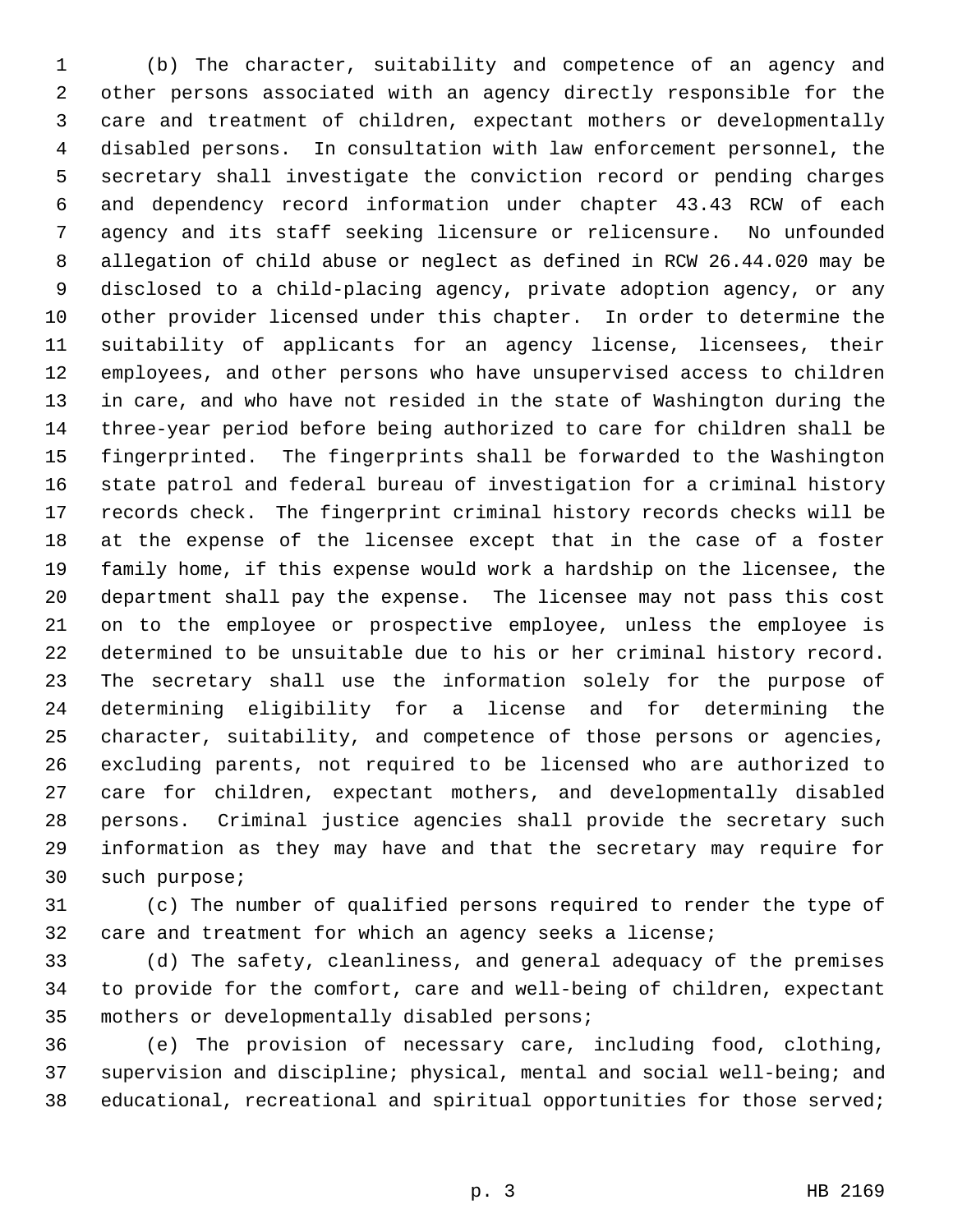(f) The financial ability of an agency to comply with minimum requirements established pursuant to chapter 74.15 RCW and RCW 74.13.031; and

 (g) The maintenance of records pertaining to the admission, progress, health and discharge of persons served;

 (3) To investigate any person, including relatives by blood or marriage except for parents, for character, suitability, and competence in the care and treatment of children, expectant mothers, and developmentally disabled persons prior to authorizing that person to care for children, expectant mothers, and developmentally disabled persons. However, if a child is placed with a relative under RCW 13.34.065 or 13.34.130, and if such relative appears otherwise suitable and competent to provide care and treatment the criminal history background check required by this section need not be completed before placement, but shall be completed as soon as possible after placement;

 (4) On reports of alleged child abuse and neglect, to investigate agencies in accordance with chapter 26.44 RCW, including child day-care centers and family day-care homes, to determine whether the alleged abuse or neglect has occurred, and whether child protective services or 20 referral to a law enforcement agency is appropriate;

 (5) To issue, revoke, or deny licenses to agencies pursuant to chapter 74.15 RCW and RCW 74.13.031. Licenses shall specify the category of care which an agency is authorized to render and the ages, sex and number of persons to be served;

 (6) To prescribe the procedures and the form and contents of reports necessary for the administration of chapter 74.15 RCW and RCW 74.13.031 and to require regular reports from each licensee;

 (7) To inspect agencies periodically to determine whether or not there is compliance with chapter 74.15 RCW and RCW 74.13.031 and the requirements adopted hereunder;

 (8) To review requirements adopted hereunder at least every two years and to adopt appropriate changes after consultation with the child care coordinating committee and other affected groups for child day-care requirements and with the children's services advisory committee for requirements for other agencies; and

(9) To consult with public and private agencies in order to help